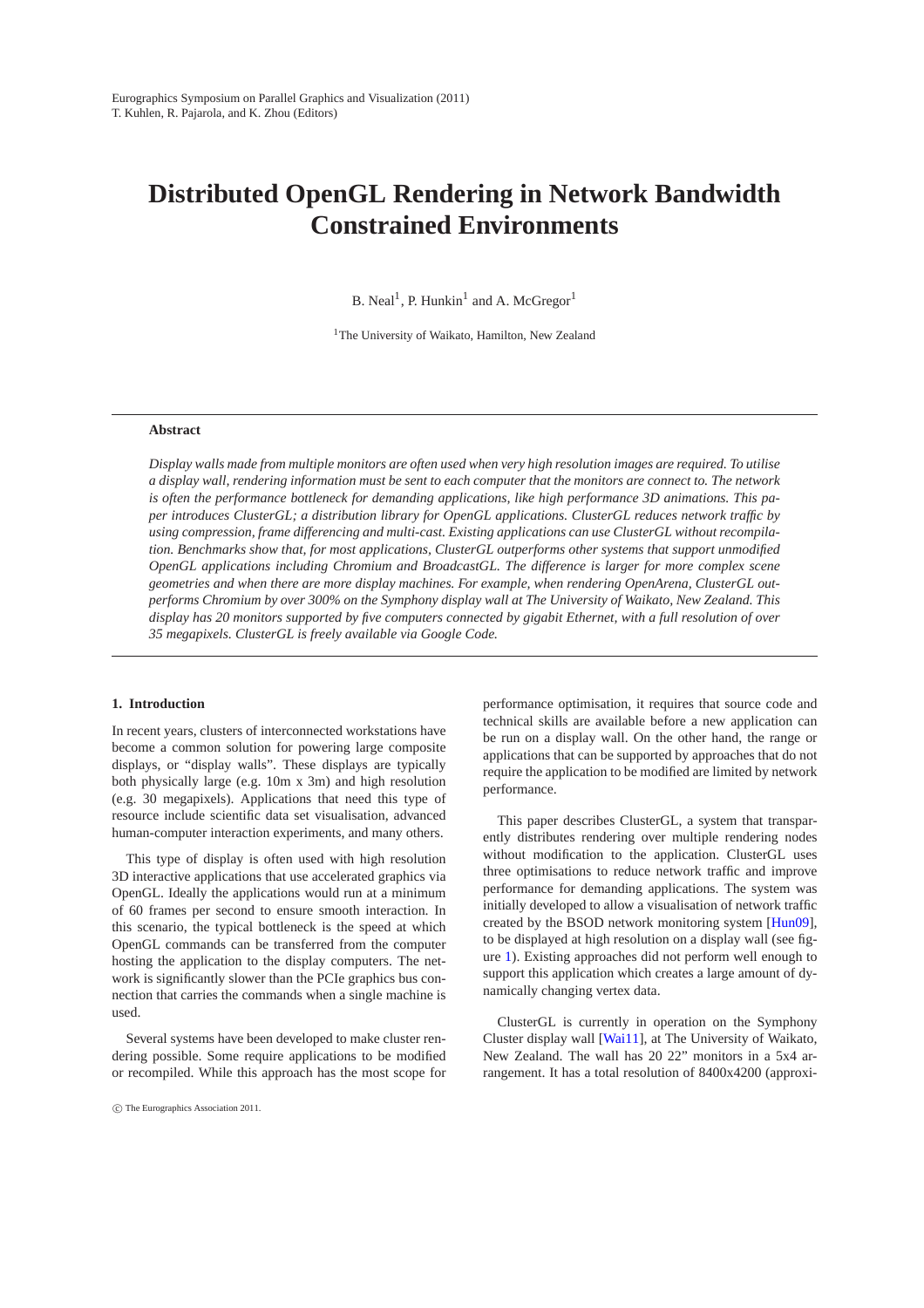<span id="page-1-1"></span>*B. Neal, P. Hunkin & A. McGregor / ClusterGL*



**Figure 1:** *Network traffic being visualised on the Symphony wall*

mately 35Megapixels). The monitors are driven by five display nodes that are connected to one another via a single gigabit Ethernet switch. The goal for the project was to be able to support BSOD and other applications at the full resolution of the display wall with a frame rate of at least 60 Frames Per Second (FPS), the refresh rate of a typical LCD monitor. Additionally, existing applications should be able to use the wall without modification or recompilation. ClusterGL successfully meets these goals.

# **2. Background and related work**

There are other approaches to implementing distributed rendering for display walls. The main approaches are described in the following sections.

# **2.1. Single machine systems**

Recent advances in GPU technology such as AMD Eyefinity [\[AMD09\]](#page-8-2) allow up to six monitors to be connected to a single PCIe graphics card. Up to four of these cards can be used in a single display machine, allowing up to 24 monitors to be connected as one computers display surface. This provides high levels of performance, as there is no network traffic involved.

However (at the time of writing), this approach requires specialised hardware, and will only scale to 24 total moni-

<span id="page-1-0"></span>tors. The techniques we describe here, allow scaling beyond the capabilities of a single machine.

# **2.2. 2D only**

Some systems are intended primarily for 2D rendering. These include Distributed Multi-head X (XDMX) [\[MKDF04\]](#page-8-3) and the Scalable Adaptive Graphics Environment (SAGE)  $[JRI^*06, LBH07]$  $[JRI^*06, LBH07]$ . While there may be some support for 3D acceleration, these systems do not meet the requirements of many 3D applications. Because high performance 3D applications are our area of interest, these approaches are not considered further here.

# **2.3. Indirect rendering**

Xorg provides indirect network rendering capabilities for OpenGL applications and can be used for a display wall when using Distributed Multi-head X (XDMX) [\[MKDF04\]](#page-8-3). This involves an additional layer of indirection between the application and the graphics hardware. This allows commands to be tunnelled over a network but means the application will suffer a speed penalty. Some of the more complex graphics features provided by OpenGL extensions (like most advanced shaders operations) do not operate in an indirect rendered environment so this approach also does not meet our needs.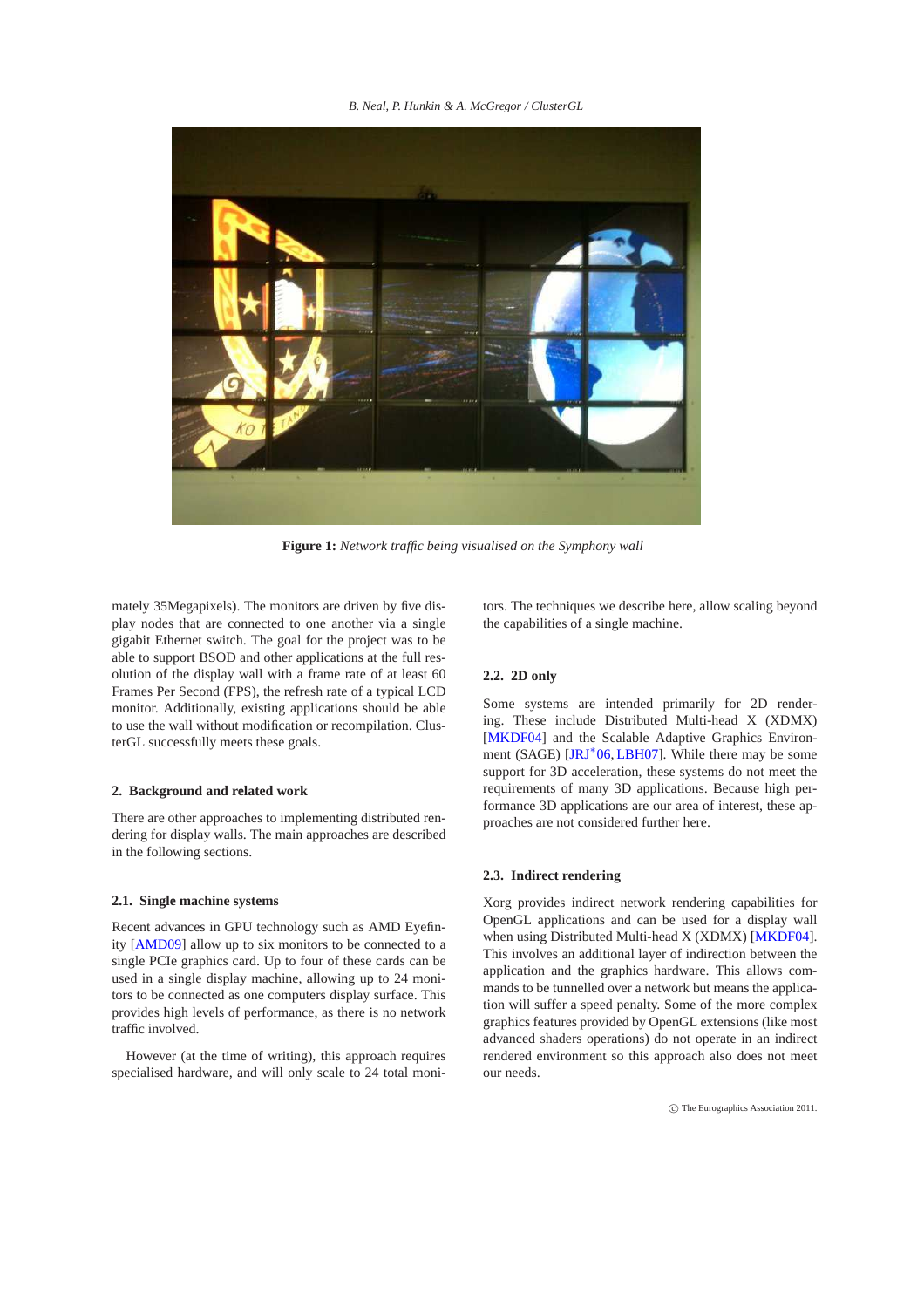<span id="page-2-1"></span>

<span id="page-2-0"></span>**Figure 2:** *Overview of ClusterGL running on five display nodes*

# **2.4. Frame buffer copying**

Sage [\[JRJ](#page-8-4)<sup>\*</sup>06, [LBH07\]](#page-8-5) supports OpenGL applications in a network environment by copying the rendered OpenGL frame buffer contents over the network. Unlike many of the approaches, its performance does not degrade with highcomplexity geometries because geometry information is not passed over the network. However, while this approach is simple and easy to implement, it creates a large quantity of network traffic, particularly when high resolutions are required. On the Symphony display wall this would achieve frame rates of less than 10 FPS depending on the real-time compressibility of the image.

# **2.5. Parallel OpenGL rendering**

Equalizer [\[EMP09\]](#page-8-6) is a widely-used parallel rendering framework for OpenGL applications. It greatly increases rendering efficiency by parallelising rendering code, but requires modification to the original application and does not meet our goals.

#### **2.6. OpenGL command stream**

WireGL [\[HEB](#page-8-7)<sup>\*</sup>01] and its successor Chromium [\[HHN](#page-8-8)<sup>\*</sup>02] operate by capturing the OpenGL command stream and passing the commands and their arguments over the network to remote OpenGL renderers. This technique normally requires much less network traffic that frame buffer copying and scales better to high resolutions. For many applications, performance is still limited by network performance, particularly if there are complex geometries and/or many display nodes. This method has become the most widely used solution for distributed OpenGL rendering for unmodified applications.

BroadcastGL [\[IRK05\]](#page-8-9) also uses this approach but reduces network load by using a reliable broadcast protocol. Instead of using TCP [\[Pos81\]](#page-8-10) which provides a reliable point-topoint transport mechanism, BroadcastGL uses UDP [\[Pos80\]](#page-8-11)

which can multi-cast a single packet to multiple destinations but does not provide reliable transmission. Using multi-cast reduces network traffic because the data is sent once for all display nodes, rather than once for each display node. ClusterGL also uses multi-cast; more details are given in section [3.3.](#page-4-0)

The current implementation of BroadcastGL only implements a small subset of the OpenGL API up to v2.1 (390 of the 1228 commands), which limits the applications that can use it. The project is not under active development and the software is not publicly available, however a copy was provided for benchmarking purposes. See section [4.](#page-4-1)

# **3. ClusterGL**

ClusterGL allows Unix applications that use OpenGL to be transparently rendered on a display wall. It was developed and tested on the Debian distribution of GNU/Linux but should work well on most Unix systems. ClusterGL captures the OpenGL command stream in a similar manner to Chromium and BroadcastGL. However, it uses three optimisations to improve performance. These are: frame differencing, described in section [3.1;](#page-3-0) compression, described in section [3.2;](#page-4-2) and multi-cast, described in section [3.3.](#page-4-0)

ClusterGL has two main components: a client library on the machine that is running the application and a renderer which runs on the machines that are connected to the displays. Figure [2](#page-2-0) shows the architecture for five display nodes.

The client library is implemented as a shared library and is responsible for capturing the OpenGL commands from an OpenGL application. A user wishing to use ClusterGL sets their LD\_PRELOAD environment variable so that ClusterGL's implementation of the OpenGL calls are used in preference to the standard system OpenGL library. The ClusterGL implementations of the OpenGL calls serialise their parameters, perform the optimisations noted above and send the call and parameters to the display nodes. Individual op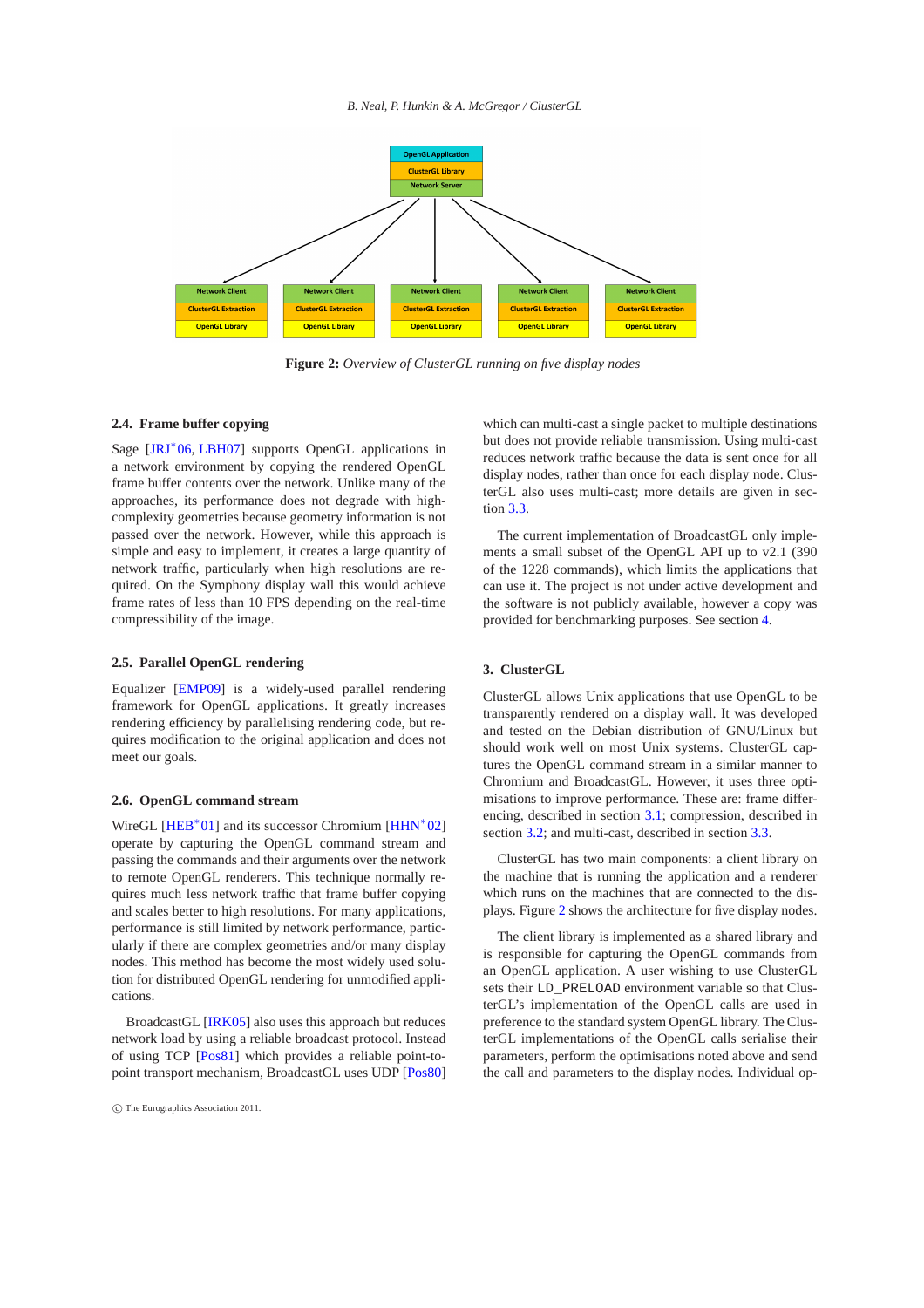timisations can be disabled to match the needs of the application.

Many OpenGL calls include a pointer to an array of data currently stored in RAM. The size of this array must be known to be able to serialise the data for transmission across the network. Some calls provide this value as an additional argument, while others can easily be calculated with preexisting knowledge of the data layout. However, some calls do not provide enough information to be able to calculate the array size. In these cases, the size of the array is provided in a later call when rendering the geometry using that pointer. ClusterGL caches these calls until the size of the array is known. This allows correct serialisation of the array so it can be passed to the rendering nodes.

The renderers receive the optimised commands from the client library and expand them by reversing the optimisations. They then call the native OpenGL library to execute the instructions and render the image via the local graphics card.

Each renderer is configured to display the part of the virtual display that its monitors show. The Symphony wall is bigger than the maximum size of an OpenGL context (which on the hardware we use is 8192x8192) so simply manipulating the OpenGL viewport will not fully solve the problem– if it is used, a part of the display will be blank because it is outside the OpenGL viewing context. Instead, ClusterGL manipulates the frustum so that only the part of the world that is displayed by that node is in the rendering space. The normal use of the frustum has the centre of the frustum at the centre of the world with equal lengths for the left and right boundaries. This is not the case when the frustum is used to select just a part of the world that may, for example, be entirely to the left of the centre line. This requires manual calculation of the frustum parameters.

Monitor bezel compensation is performed by increasing the size of the virtual world to match the resolution that would be formed if the bezels were replaced with display surface at the same number of dots-per-inch as the monitors. The pixels that are "under" the bezels in this extended image are not rendered. This means that diagonal lines in the geometry appear straight on the display. Some 2D applications (e.g. still images) are easier to view without bezel compensation. ClusterGL allow bezel compensation to be disabled if appropriate.

The time that renderers take to render their part of the display may vary because they have different objects to render. To maintain accurate synchronisation of the images displayed by the each display node, the client library periodically sends synchronisation packets to the renderers (the default is every 20 frames). The client will wait until replies from all synchronisation packets are received before sending new frame data. Our experience over a range of applications, including scientific animations and interactive 3D games, is that no noticeable cases of lost synchronisation occur.

## <span id="page-3-0"></span>**3.1. Frame Differentials**

Many OpenGL applications produce sequences of frames where the OpenGL commands for each frame are very similar to previous frames but with small differences. For example, successive frames might draw the same object but with small differences in rotation.

ClusterGL optimises repeated sequences by only transmitting the differences between consecutive frames. The frame differential algorithm is shown in figure [3.](#page-3-1)

```
sameCount = \thetafor(i = 0; i < thisFrame.size(); i++)Instruction inst1 = prevFrame[i]Instruction inst2 = thisFrame[i]
     if(inst1 != inst2)if( sameCount > 0 ) {
              sendIdentical( sameCount )
              sameCount = \thetasendCommand( inst1)
     } else \{sameCount++
     \overline{\mathcal{E}}\mathcal{E}if( sameCount > 0 ) {
     sendIdentical(sameCount)
\overline{\mathbf{1}}
```
<span id="page-3-1"></span>**Figure 3:** *Pseudo-code outline of the operation of the CLUS-TERGL\_REPEAT ClusterGL command*

This approach requires that the command stream be buffered on both the client and renderer side. When renderers receive the commands sent by CLUSTERGL\_REPEAT(), they copy the required number of OpenGL instructions from the previous frame command. The client library ensures that a CLUSTERGL\_REPEAT() command cannot be invoked before a full set of frame commands has been transmitted.

In the best case (where a scene is static except for an initial transform), an entire frame can be sent with just three commands (see the example in figure [4\)](#page-4-3). In the worst case, no frame differencing occurs and performance is the same as it would be with this optimisation turned off. This is because the CPU and memory cost of maintaining the frame comparison buffers is negligible when compared with the cost of network transmission.

This technique incurs an overhead of increased CPU usage. However, most application are limited by network bandwidth (which is the primary motivation for this work). In this case, the CPU is not fully utilised and the additional CPU overhead does not significantly change the performance of the application as a whole.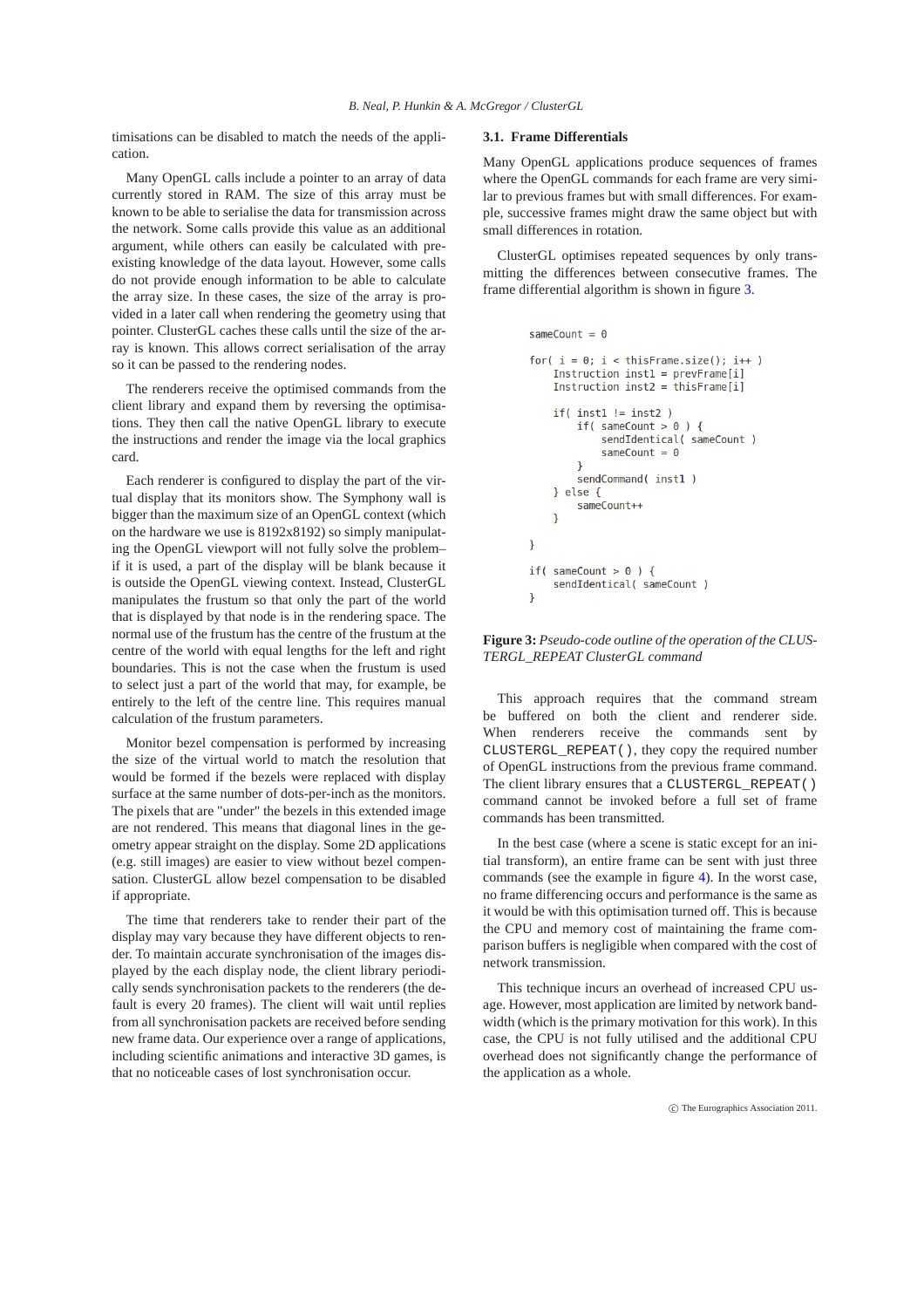<span id="page-4-4"></span>sendIdentical( sameCount )  $rotate(rot, x, y, z)$ sendIdentical( sameCount )

<span id="page-4-3"></span>**Figure 4:** *Pseudo-code outline of the operation of the ClusterGL REPEAT\_ALL command*

# <span id="page-4-2"></span>**3.2. Stream Compression**

Even after frame differencing had reduced the redundancy in an OpenGL command sequence, it is possible to compress it further using general purpose compression algorithms. There may be common sequences of instructions that are less regular, or at a finer scale, than that required for frame differencing to be effective. Further, native OpenGL applications write textures to the graphics card in an uncompressed format. While the performance cost of compression and decompression is not warranted on a single system, it can be useful when OpenGL commands are sent over a network.

To be useful, the compression algorithm must be able to compress the OpenGL instruction stream and thereby decrease the bandwidth needed to send it to the renderers but not require so much CPU time that the CPU becomes a new bottleneck. ClusterGL currently supports the libZ [\[lGA10\]](#page-8-12) and LZO [\[Obe10\]](#page-8-13) compression algorithms. On our hardware, the LZO algorithm performs very well on most OpenGL command streams, typically achieving > 70% compression without saturating the CPUs on either the compressing or decompressing nodes.

# <span id="page-4-0"></span>**3.3. Multi-cast**

Every instruction in an OpenGL command stream is required, and must be reliably sent to each rendering client. TCP [\[Pos81\]](#page-8-10) can be used to provide a reliable, in order stream of data between two network hosts. However, TCP is a point-to-point protocol, meaning the data can only be transmitted to one rendering client at a time. To send the stream of OpenGL instructions to all rendering clients, multiple TCP connections are needed. This means that the same data is set over the network multiple times and the network capacity is effectively divided by the number of rendering nodes. This effect reduces the performance and limits the scalability of display walls.

ClusterGL uses UDP [\[Pos80\]](#page-8-11); a connectionless protocol that does not guarantee the data will arrive at the destination, nor the order in which the packets will arrive. UDP is lightweight and offers broadcast and multi-cast ability. This allows a stream of data to be sent to multiple destinations using a single send command. The data will only be transmitted once over the network. Switches along the path will forward each packet to all destinations.

While UDP permits multi-cast, graphical rendering re-

quires reliable, in sequence delivery of data. Existing reliable multi-cast protocols contain complex processes to add reliability [\[CGF](#page-8-14)<sup>\*</sup>01, [ARA09,](#page-8-15) [SL96,](#page-8-16) [WVK](#page-8-17)<sup>\*</sup>01]. These protocols are designed to operate over complex networks with multiple hops. As most display walls have a dedicated, high speed network, the current reliable multi-cast protocols are not optimised for this type of network.

To add reliability to UDP multi-cast packets, ClusterGL adds a 12 byte header onto each packet. The header provides message sequencing and loss detection. While the high-volume OpenGL command stream is sent over UDP, a TCP connection is also used between the client and each renderer. This allows communication in the reverse direction for OpenGL commands that return a result. It also provides a reliable channel for positive or negative acknowledgements of the data that has arrived via UDP.

As the network is dedicated for display wall traffic and only contains a single switch, it is very uncommon for data not to arrive reliably and in order. At the end of each OpenGL frame (which may have been sent via multiple UDP messages) each renderer sends an acknowledgement message (ACK) to notify the ClusterGL client library that all data has arrived successfully. If a renderer receives a packet that is not the next in the sequence, a negative acknowledgement (NACK) is sent to the library. When the library receives a NACK, it retransmits all packets starting from the offset the renderer that transmitted the NACK packet is expecting. Renderers that did not experience loss simply drop the retransmitted packets, while the renderer(s) that were missing the packet(s) are able to catch up. Note that there is no extra network overhead associated with broadcasting to all renderers. Also, the little CPU time used by renderers to receive and skip the unneeded frames is not significant because those renderers must stay in sync with those that did lose the frame; they will have CPU to spare.

A double buffering scheme is used to allow overlap between the network transmission and the application generating the next frame. That is, while one frame is begin transmitted on the network, the client library returns to the application allowing it to generate the next frame.

# <span id="page-4-1"></span>**4. Benchmarks**

ClusterGL was benchmarked against Chromium and BroadcastGL on the Symphony display wall described in the introduction. The OpenGL distribution platforms are:

- 1. BroadcastGL: The most recent version of BroadcastGL was obtained directly from the authors.
- 2. Chromium: Version 1.7 with the default settings.
- 3. ClusterGL: Version 0.9 with the default settings (all optimisation features and bezel correction enabled).

c The Eurographics Association 2011.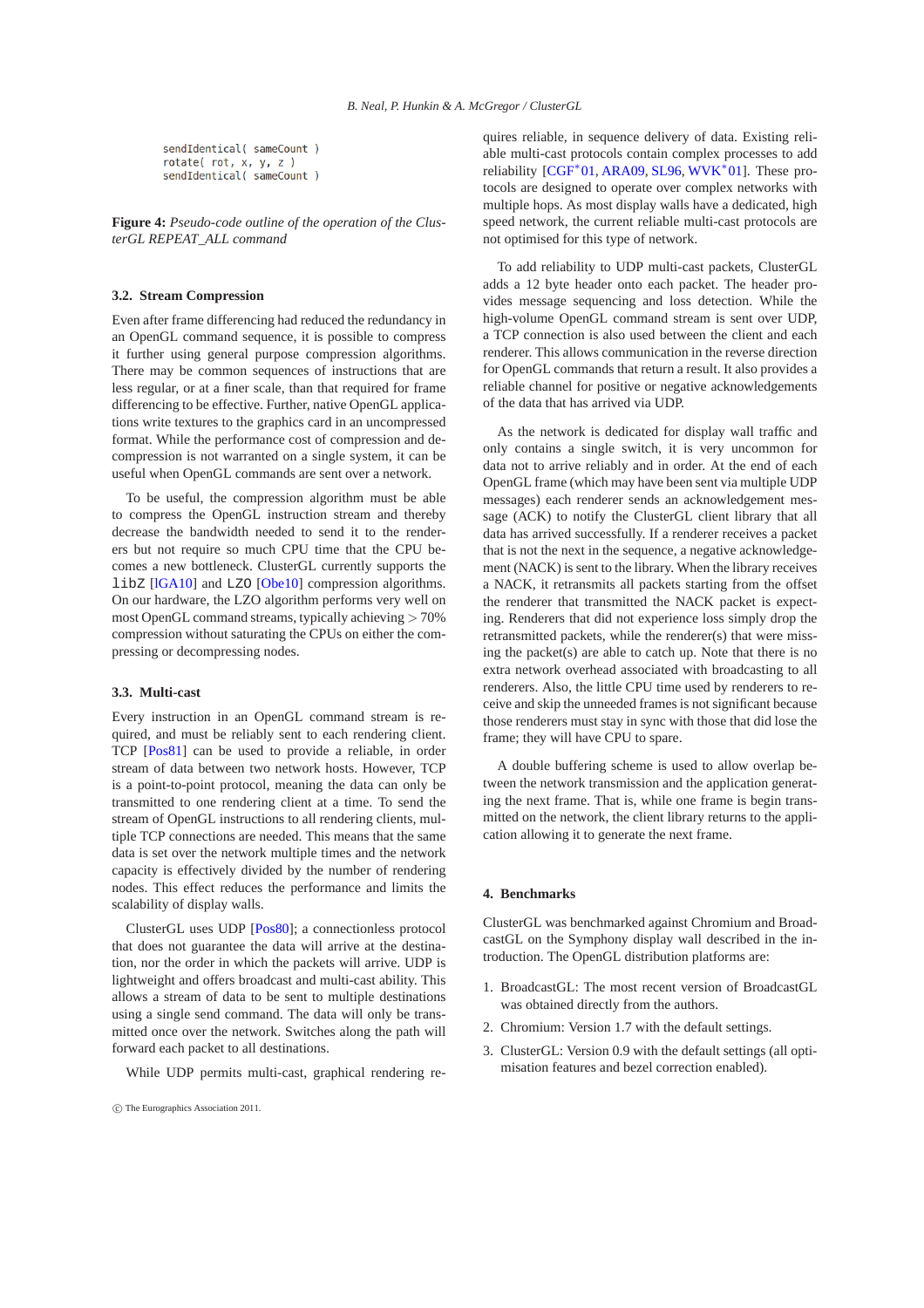*B. Neal, P. Hunkin & A. McGregor / ClusterGL*

<span id="page-5-1"></span>

<span id="page-5-0"></span>**Figure 5:** *Display list stress test results*

# **4.1. Cube Test**

The first test is a display list stress test. It involves rendering a number of static cubes, each with different colours. This test is based on the NeHe Tutorial 12 [\[Mol03\]](#page-8-18)). The test generates a large number of OpenGL instructions and consequently a high network load. The test approximates a static model, for example a background scene in computer applications or a large, complex scientific model.

Figure [5](#page-5-0) shows the results for rendering between 25 and 2,500 cubes. In addition to the frame rate achieved by the three systems, the performance of OpenGL on a single system is shown, rendering at 1680x4440 to a single vertical slice of our wall. This gives a best case reference.

With this application, ClusterGL benefits from frame differencing and compression. Its performance follows the same trend as the best case (running the application locally) achieving in the range of close to 100% (for small numbers of cubes) to about 62% for 2500 cubes.

Chromium also performs well with small numbers of cubes but it's performance drops more quickly than ClusterGL. The biggest discrepancy is at 225 cubes (ClusterGL is approximately 100% of the best case while Chromium is approximately 20%).

While BroadcastGL produces less network traffic than Chromium, it does not perform as well as Chromium (it achieves between 5% and 25% of the best case). We believe this is probably because of inefficiencies in the design of the BroadcastGL reliable multi-cast protocol. With a larger number of rendering nodes (as might be the case with a very large display wall) BroadcastGL might outperform Chromium as its savings in network traffic become more dominant.

# **4.2. OpenArena**

The cube test is a simple stress test. While it is easy to analyse it does not necessarily represent real applications. As a cross check, we compared the performance of ClusterGL and Chromium when running OpenArena [\[Ope05\]](#page-8-19) on the Symphony display wall. OpenArena is a free and open source first-person shooter game. It is heavily based on the open source release of Quake III Arena. It uses a wide range of OpenGL commands (testing OpenGL coverage) as well as producing a lot of data in most frames. We only tested ClusterGL and Chromium in this case because BroadcastGL does not implement enough of the OpenGL API to run OpenArena successfully.

To test each system, the "anholt" time demo was run using each system. This demo is used as a standard benchmark by the Xorg development team (and many others) to test the speed of OpenGL implementations. [\[anh05,](#page-8-20) [FE09,](#page-8-21) [SJNC09,](#page-8-22) [JBG](#page-8-23)<sup>∗</sup> 10] The demo generates a sequence of 840 frames as quickly as the hardware will allow.

In the test, ClusterGL averaged 105.2 FPS compared with Chromium's average of 32.6 FPS. Chromium has less variation in the frame rate. We believe this is because the amount of data it needs to send varies less. ClusterGL's optimisations vary in their effectiveness but always allow it to outperform Chromium. For more than 80% of the test the difference in frame rates is greater than three times. For a game, this is a significant difference. 98% of the time, ClusterGL exceeds 60 FPS where as Chromium never achieves this rate.

ClusterGL produces a maximum frame rate of 500 frames per second when the player is spawning. At this time, the game is displaying a static menu with less variation in the background.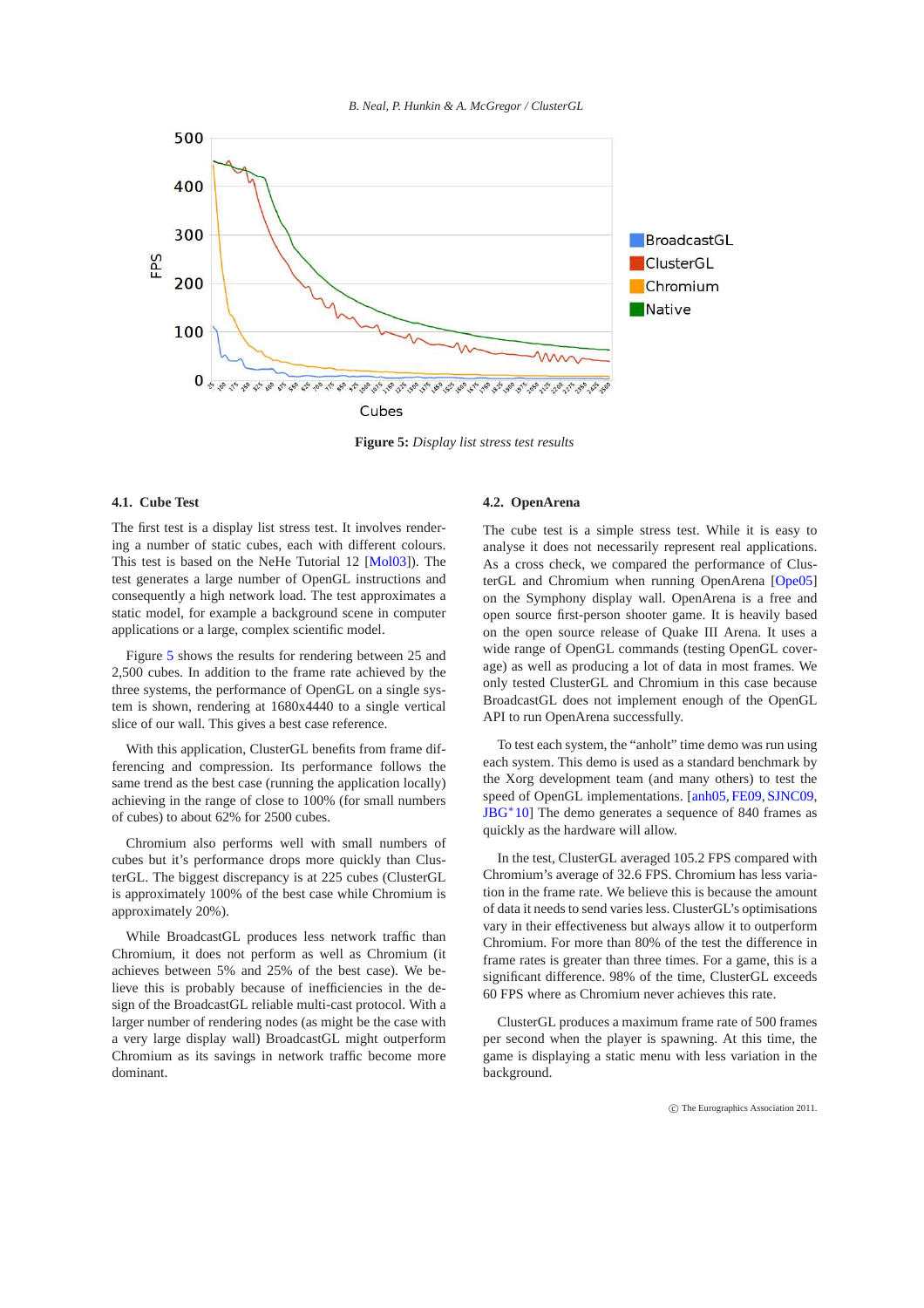#### *B. Neal, P. Hunkin & A. McGregor / ClusterGL*



**Figure 6:** *OpenArena running under ClusterGL*

The anholt test described above uses an "indoor" map. OpenArena is particularly stressful when rendering outdoor maps. This is because the majority of geometry data needs to be transmitted every frame as the player is often able to see from one end of the map to the other. We also tested the two systems with the "osago2" outdoor map. Chromium averaged 8 FPS compared with 25 FPS for ClusterGL. While ClusterGL is closer to the target frame rate of 60 FPS neither achieve it in this case.

## **4.3. Impact of individual optimisations**

The effectiveness of various combinations of optimisation techniques were benchmarked on the OpenArena timedemo and compared to Chromium. As a reference, they were also compared to a single machine running in full screen mode at 1680x4440 and no remote renderers (i.e. not using ClusterGL or Chromium). The results are shown in table [1.](#page-6-0)

| Technique               | Average FPS |
|-------------------------|-------------|
| None                    | 22.5        |
| Compression             | 59.9        |
| Deltas                  | 27.6        |
| Compression + Deltas    | 66.7        |
| Multicast + Deltas      | 68.6        |
| Compression + Multicast | 83.6        |
| All techniques          | 102.5       |
| Chromium                | 32.6        |
| Single Machine          | 155.7       |

<span id="page-6-0"></span>**Table 1:** *The effect of different ClusterGL optimisations on the OpenArena timedemo benchmark*

c The Eurographics Association 2011.

These results are indicative only. The relative improvement of each technique is dependent on the application; some applications may benefit more than others for a given technique.

## **5. Discussion**

In our testing, ClusterGL's optimisations reduced network traffic and significantly increase frame rates for all applications tested. Performance declined as the geometry became more complex but following the same trend as OpenGL on a single machine. The primary source of this decrease is the CPU and GPU load required to generate and render the more complex scenes.

We observed that ClusterGL traffic tends to be more "bursty" than Chromium traffic. In the worst case, ClusterGL sends each OpenGL instruction individually. This always happen on the first frame in a repeated sequence. In the example of the Display List application, ClusterGL transmitted the initial burst of commands in the first frame, causing a bandwidth spike. After that, throughput fell as CLUSTERGL\_REPEAT instructions take effect.

As Chromium has not had any significant updates since 2005, it only contains support for OpenGL version 2.0 or earlier. Applications that use newer features are not able to be run or do not render correctly. OpenGL 2.1 contains new methods–for example newer versions of pixel and vertex shaders. These features are widely used in modern applications. ClusterGL supports most OpenGL 2.1 calls.

# **6. Future Work**

Currently, ClusterGL supports 92% of the OpenGL API. This subset supports all the applications that we have run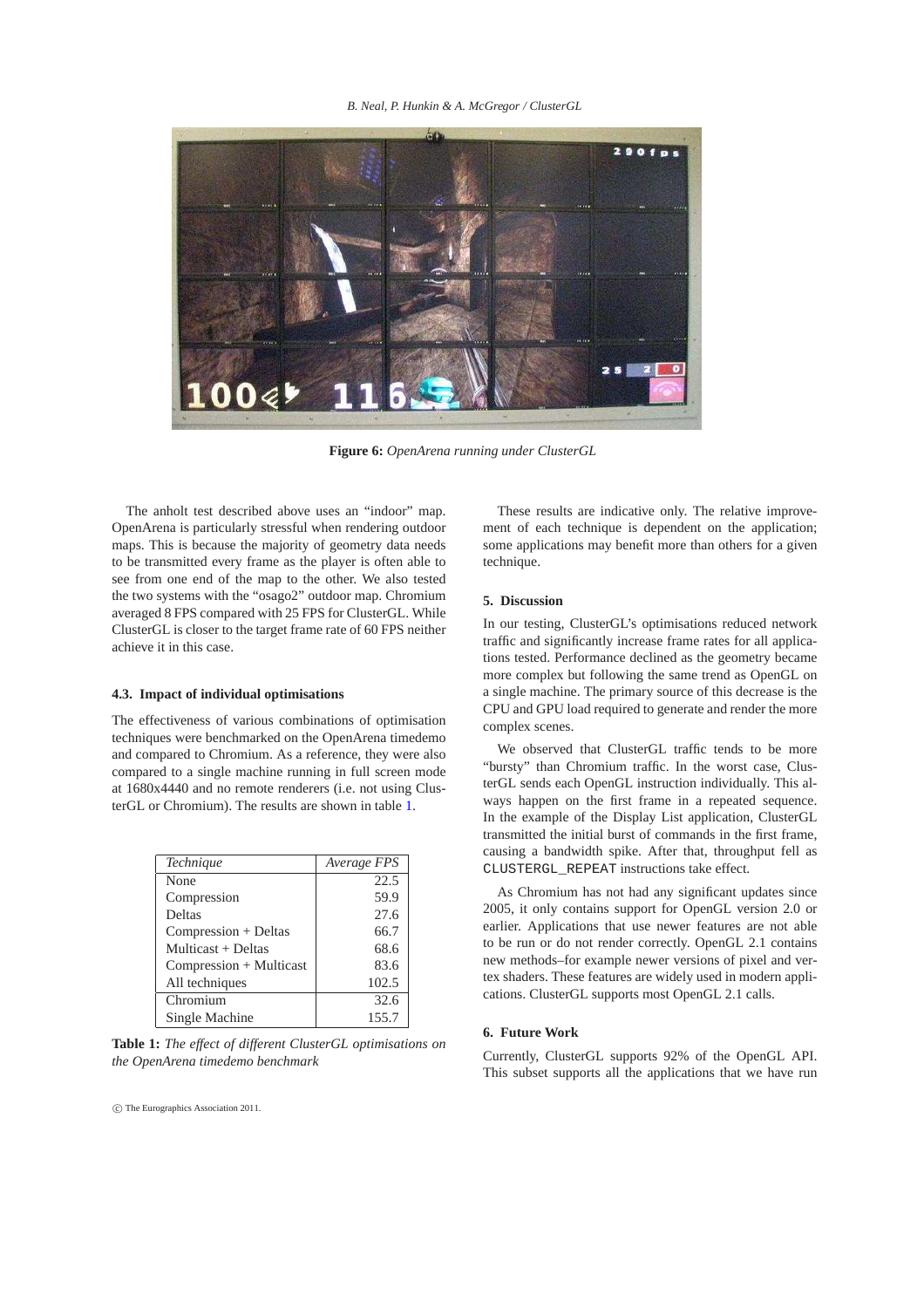*B. Neal, P. Hunkin & A. McGregor / ClusterGL*



**Figure 7:** *OpenArena results*

to date. While we would like to achieve 100% coverage, this is difficult to achieve because not all calls are well documented. Most of the remaining calls are vendor extensions to OpenGL or rarely used legacy support and software will normally adapt to run without them.

It is possible to improve the frame differencing algorithm that ClusterGL uses. In particular, streams of instructions that contain instruction re-ordering will currently defeat the optimiser. Techniques to identify more cases where differencing can be used should further improve ClusterGL's performance.

Another bottleneck in the performance of ClusterGL is the time spent blocking, waiting for return data from each renderer. For example, a poorly written OpenGL application may request the maximum view port dimensions every frame. This results in a network round trip, while ClusterGL waits for the returned value, before carrying on running the application. This could be improved by using a cache of recently used objects on the client and returning the information from the cache. Static values, such as the maximum view port dimensions, could be cached during initialisation, while dynamic values, such as lighting parameters, could be cached as they are sent in calls. Our initial experimentation indicates that this can result in significant gains; up to three times the frame rate in one case.

# **7. Conclusion**

ClusterGL is a new system to allow unmodified OpenGL applications to use a multiple monitor display wall. ClusterGL includes optimisations that reduce network traf-

fic and increase frame rates. In tests to date, it achieves significant performance improvements over other approaches that support unmodified applications. The system is generic enough to be suitable for a range of applications and hardware. ClusterGL is available via Google Code <http://code.google.com/p/clustergl2>.

c The Eurographics Association 2011.